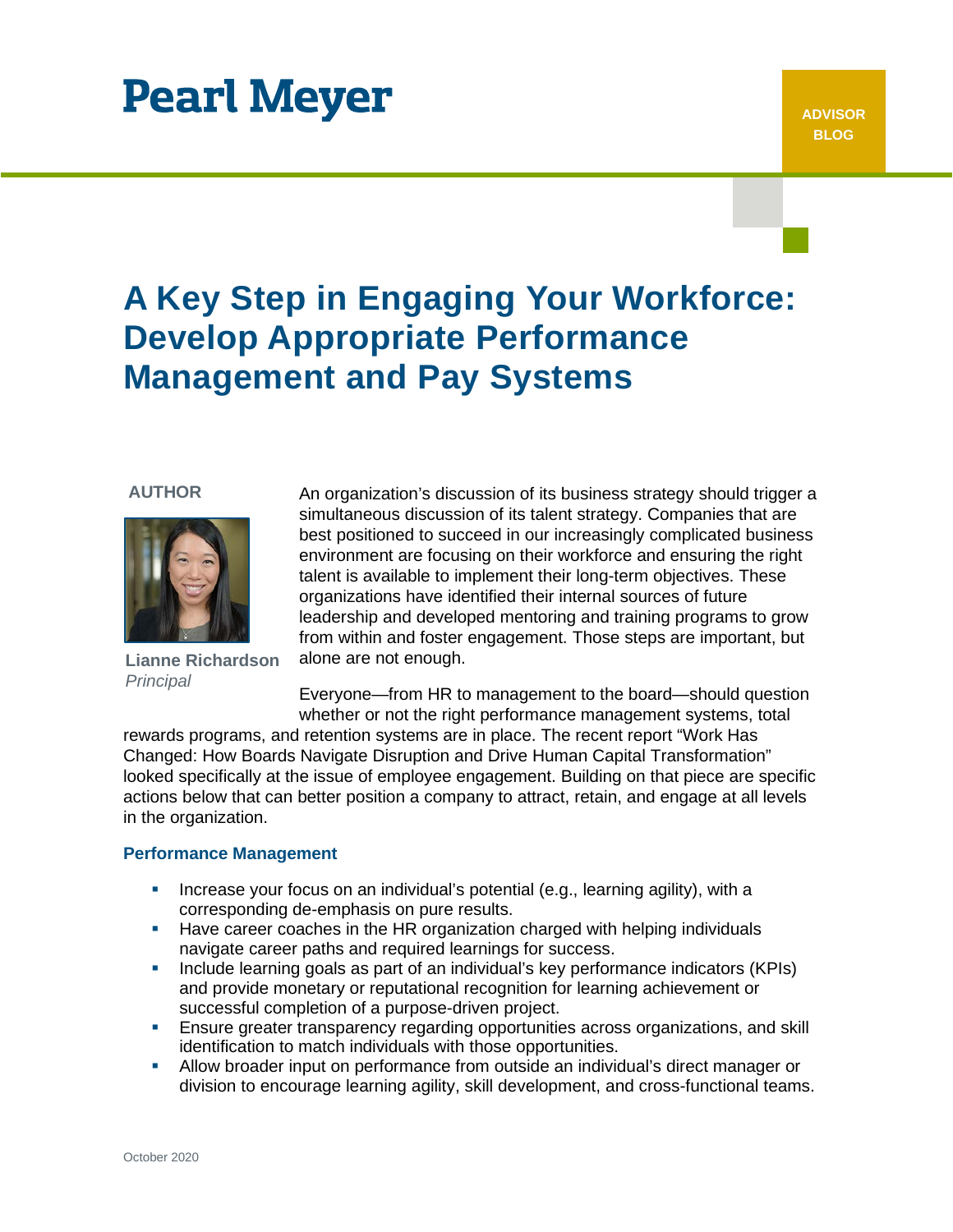### **Total Rewards**

- Accommodate greater compensation differentiation based on potential and learning achievement for similar roles (e.g., an expansion of pay bands and structures).
- Tailor your total rewards by understanding the wants, needs, and motivators among targeted groups within your workforce. This can be uncovered via interviews, surveys, etc. and can pay off. Recognize that there are differences in what drives the various generations (see chart below) and your total rewards strategy should evolve to address the needs of your changing workforce. Customizations can include:
	- o Flexible work schedules and locations;
	- o Loan repayment and/or continuing education allowances;
	- o Flexibility to exchange monetary compensation for time off;
	- o On-site childcare or daycare cost benefits;
	- o Free financial counseling for staff to reduce money-related stress; and
	- o Customization of benefit/retirement selections.

|                                      |                  | <b>Generational Breakdown</b> |              |                    |
|--------------------------------------|------------------|-------------------------------|--------------|--------------------|
|                                      | <b>Total</b>     | <b>Millennial</b>             | Gen X        | <b>Baby Boomer</b> |
|                                      | <b>Workforce</b> | (ages 20-37)                  | (ages 38-53) | (ages 54-72)       |
| 401(k) Match                         | 56%              | 47%                           | 63%          | 67%                |
| <b>Health Insurance</b>              | 56%              | 48%                           | 54%          | 71%                |
| Paid Time Off                        | 33%              | 37%                           | 33%          | 24%                |
| Pension                              | 31%              | 16%                           | 34%          | 54%                |
| <b>Flexible Work Hours</b>           | 21%              | 26%                           | 15%          | 15%                |
| <b>Working Remotely</b>              | 15%              | 17%                           | 16%          | 12%                |
| <b>Student Loan</b><br>Forgiveness   | 15%              | 19%                           | 13%          | 8%                 |
| <b>Additional Skills</b><br>Training | 14%              | 19%                           | 13%          | 6%                 |
| Tuition<br>Reimbursement             | 11%              | 12%                           | 14%          | 6%                 |
| <b>Paid Parental Leave</b>           | 7%               | 11%                           | 7%           | 2%                 |

*Source: "Americans Favor Workplace Benefits 4 to 1 Over Extra Salary," AICPA, November 2018 <https://www.aicpa.org/press/pressreleases/2018/americans-favor-workplace-benefits-over-extra-salary.html>*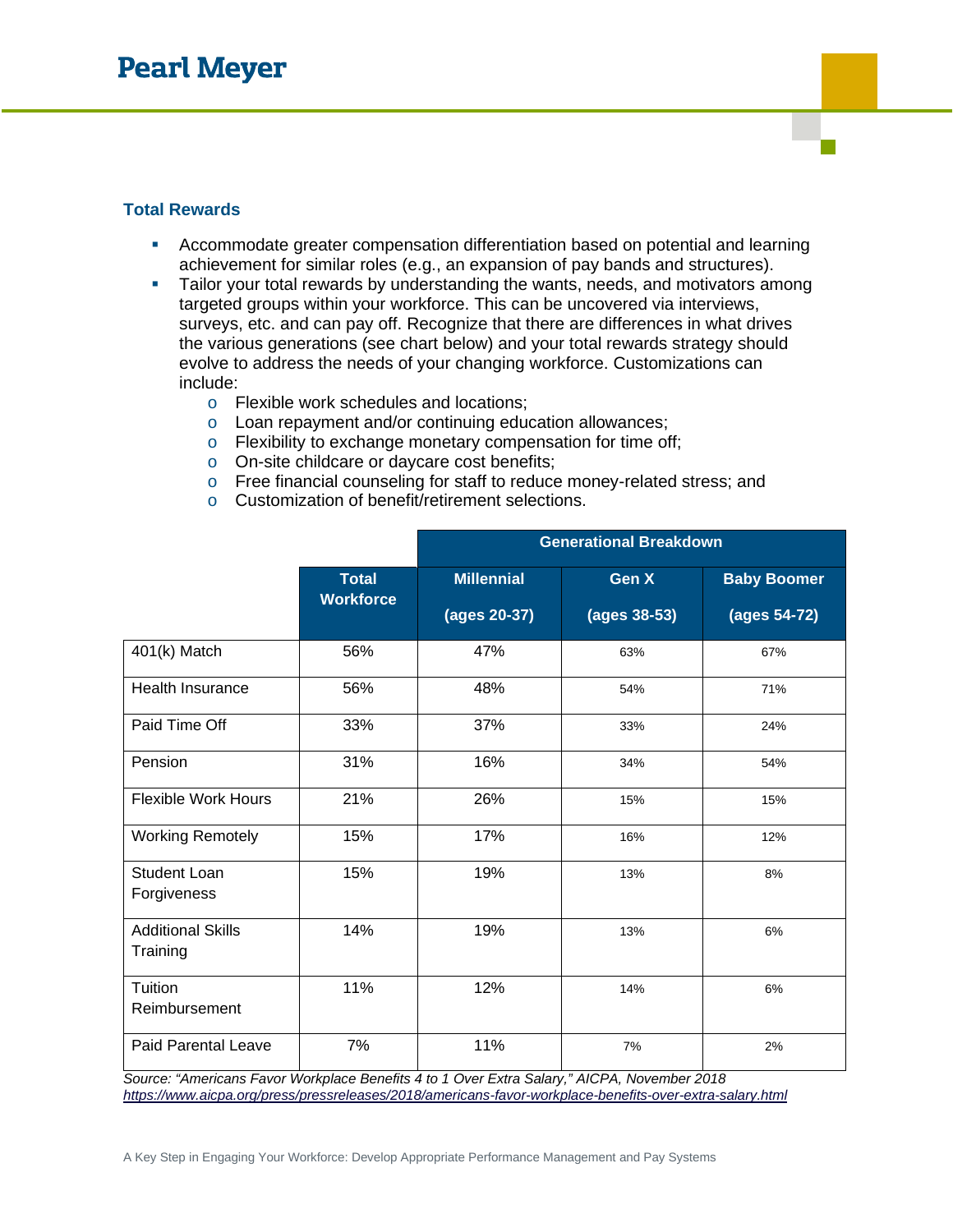### **Retention**

- Understand senior employees' current stock ownership (if any) and determine whether any special equity retention grants or cash bonuses might be needed in the near-term (note: publicly-traded companies should keep in mind proxy advisory firm policies, potential CD&A disclosure, and overall optics if any special grants are provided to the CEO or other NEOs).
- Explore equity choice plans which allow a broad participant base, or a subset of participants, to select the composition of their equity awards—all stock options, all restricted stock, or a mix. The goal of an equity choice program is to provide employees with ownership over their compensation, and to maximize the perceived value of long-term incentives (LTI) through personalized customization based on the individual's unique needs, life, career stage, and risk profile. These programs also cater to different generational preferences, and while the prevalence of these programs is small, interest in implementing them is on the rise.

To the extent a company has changed its business strategy and wants to consider the challenges the senior team is facing, look at the actions other companies have taken to align their executives' short- and long-term incentive programs to business transformation efforts. Pearl Meyer recently researched how some companies manage their STI and LTI programs in periods of change. Six examples are summarized in the chart below. Overall, we found that practices vary, as companies choose designs specific to their current circumstances and strategic intention. The various alternatives adopted include, among others:

- **Emphasis on strategic/milestone goals;**
- Changes to incentive metrics;
- Addition of modifiers;
- **Special retention grants; and**
- Changes to LTI mix.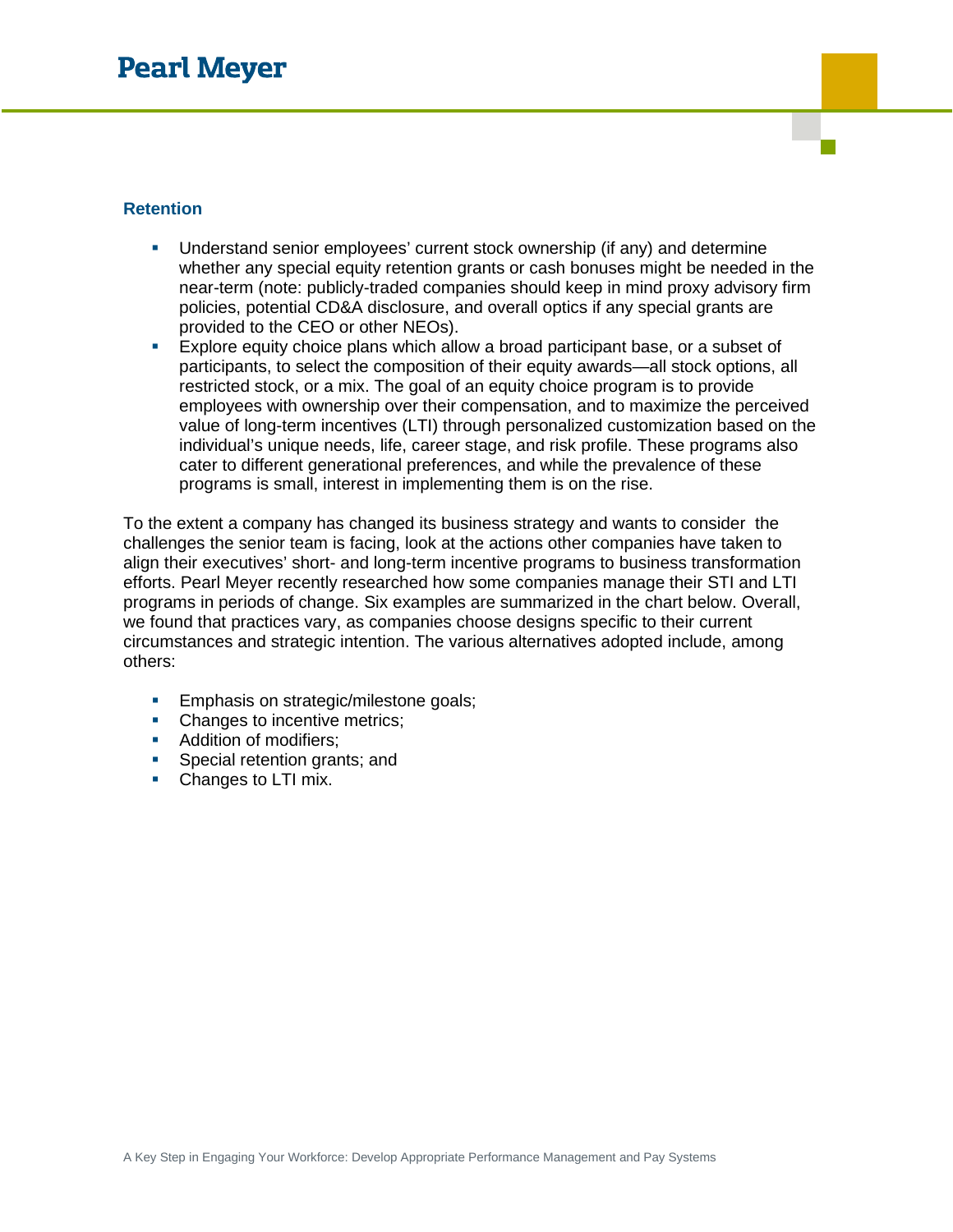## **Pearl Meyer**

| <b>Company</b>                                                              | <b>Transformation</b><br><b>Activity</b>                                               | <b>Plan Design</b>                                                                                                                                                                                                                                                                                                                                                                                                                                                                                         |
|-----------------------------------------------------------------------------|----------------------------------------------------------------------------------------|------------------------------------------------------------------------------------------------------------------------------------------------------------------------------------------------------------------------------------------------------------------------------------------------------------------------------------------------------------------------------------------------------------------------------------------------------------------------------------------------------------|
| Company A                                                                   | Grow new segment as<br>another segment in<br>decline                                   | • AIP: Equal weighting to the growth (new) business<br>segment as the segment in decline<br>• PSU award based on 33% new business EBITDA; later<br>removed when metric not appropriate                                                                                                                                                                                                                                                                                                                     |
| Company B                                                                   | Grow revenue and<br>profitability for energy<br>storage and power<br>delivery solution | • AIP: 40% weighting on stipulated strategic goals<br>• CEO awarded special strategic milestone-based RSUs<br>which vested 33% on entry into a partnership for a specific<br>product and 67% on a confidential strategic milestone                                                                                                                                                                                                                                                                         |
| Company C                                                                   | Pivot to servicing other<br>loan types                                                 | • AIP: Modifier of +/- 15% for strategic milestones; following<br>year was a revenue target<br>• LTIP: PSUs based on net income from core business;<br>modifier of +/- 20% from three-year strategic growth of net<br>income from products/services in existing and new<br>business lines targeted for long-run growth; replaced with<br>20% weighting on strategic objectives                                                                                                                             |
| Company D                                                                   | Lost major customer                                                                    | • AIP: Over two years adjusted targets to address growth<br>and in year two, added MBOs<br>• LTIP: Additional PSUs (50%) tie to transformational<br>agenda and three-year earnings goals                                                                                                                                                                                                                                                                                                                   |
| Company E                                                                   | Declining sales in North<br>America; expand<br>globally                                | • AIP: Paid discretionary bonus in 2017 for retention<br>• LTIP: Retention RSU excluding CEO in 2017; changed mix<br>from PSUs and performance options to 50% PSUs and<br>50% RSUs; 2018 move to one-year performance period for<br>PSUs; two-year performance period in 2019                                                                                                                                                                                                                              |
| Company F                                                                   | Focus on long-term<br>growth consistent with<br>five key strategic<br>priorities       | • AIP: Added sales (67% financial = 25% sales, 75% EBIT<br>and removed EVA; 33% MBO); year two, financial<br>weighting to 80%; 20% customer experience score card<br>• PSUs: Adjusted components with 75% of award on three-<br>year change on market share, relative EPS growth, relative<br>ROIC; 25% PBRSUs - three-year TSR; added price-hurdle<br>options for retention exercisable after three years and on a<br>20-day average price of \$75 (40% premium on grant date<br>price) – seven-year term |
| AIP - annual incentive plan                                                 |                                                                                        | EBIT - earnings before interest and taxes                                                                                                                                                                                                                                                                                                                                                                                                                                                                  |
| PSU - performance stock unit                                                |                                                                                        | EVA - economic value added                                                                                                                                                                                                                                                                                                                                                                                                                                                                                 |
| EBITDA - earnings before interest, taxes, depreciation,<br>and amortization |                                                                                        | EPS - earnings per share<br>ROIC - return on invested capital                                                                                                                                                                                                                                                                                                                                                                                                                                              |
| RSU - restricted stock unit                                                 |                                                                                        | PBRSU - performance-based restricted stock unit                                                                                                                                                                                                                                                                                                                                                                                                                                                            |
|                                                                             | LTIP - long-term incentive plan<br>MBO - management by objective                       | TSR - total shareholder return                                                                                                                                                                                                                                                                                                                                                                                                                                                                             |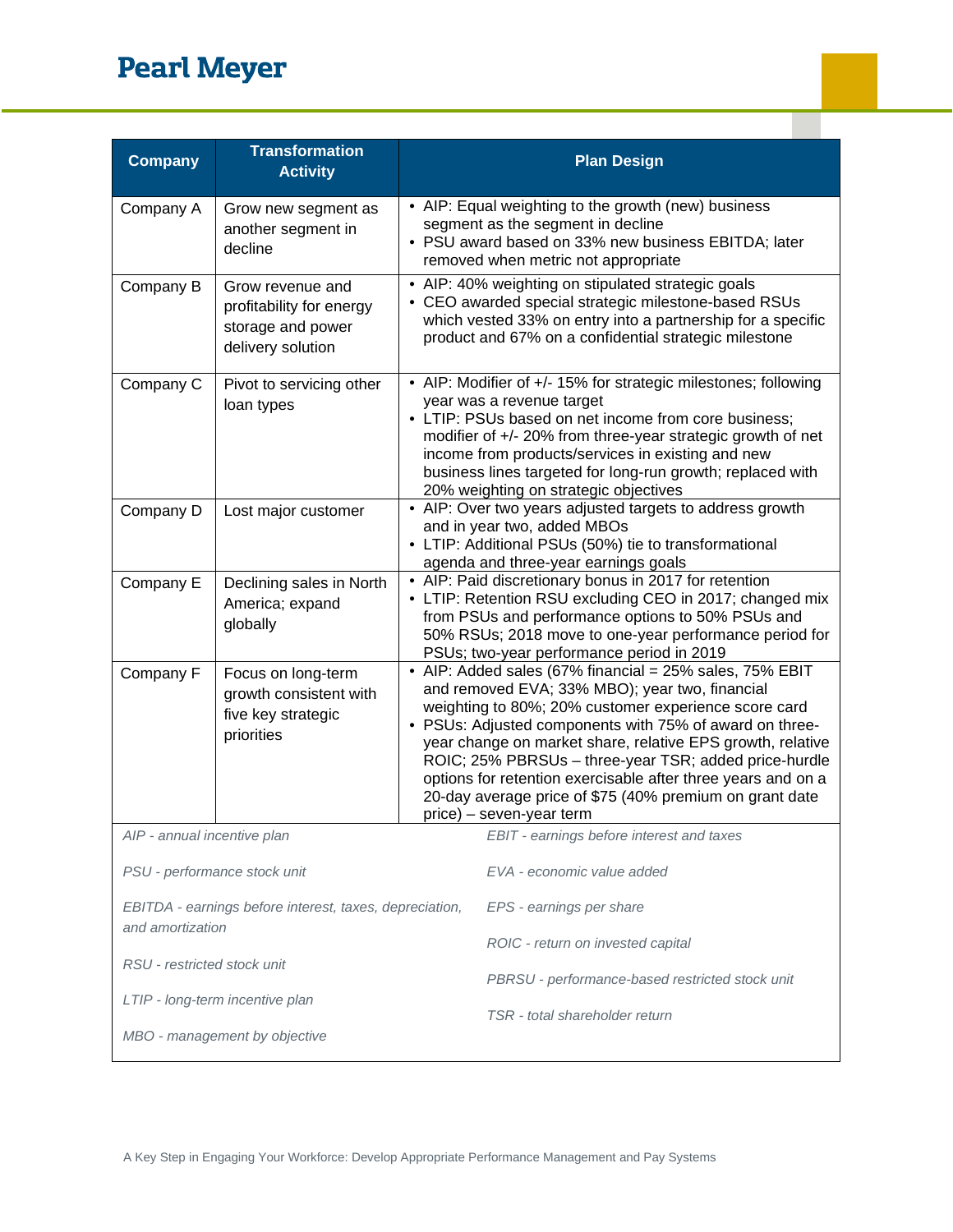#### **Establish Accountability**

Finally, establish accountability, which should be felt across the organization. The "Work Has Changed" report suggests establishing an internal and interdisciplinary human capital committee, co-led by HR and the CEO, with representatives from various management levels across all business units and/or departments. Charge this team with talent management across the organization and consider asking for a board member to participate or provide guidance. This provides a natural channel for report-outs to senior management and the board on an ongoing basis and may result in lasting change to the corporate culture.

### About the Author

Lianne Richardson, principal in the New York office, has more than 15 years of experience providing compensation consulting services to public and privately-held clients, including compensation market benchmarking, proxy analysis, incentive plan design, executive compensation strategy and philosophy development, and non-employee director compensation.

### About Pearl Meyer

Pearl Meyer is the leading advisor to boards and senior management on the alignment of executive compensation with business and leadership strategy, making pay programs a powerful catalyst for value creation and competitive advantage. Pearl Meyer's global clients stand at the forefront of their industries and range from emerging high-growth, not-for-profit, and private companies to the Fortune 500 and FTSE 350. The firm has offices in Atlanta, Baltimore, Boston, Charlotte, Chicago, Houston, London, Los Angeles, New York, Raleigh, and San Jose.